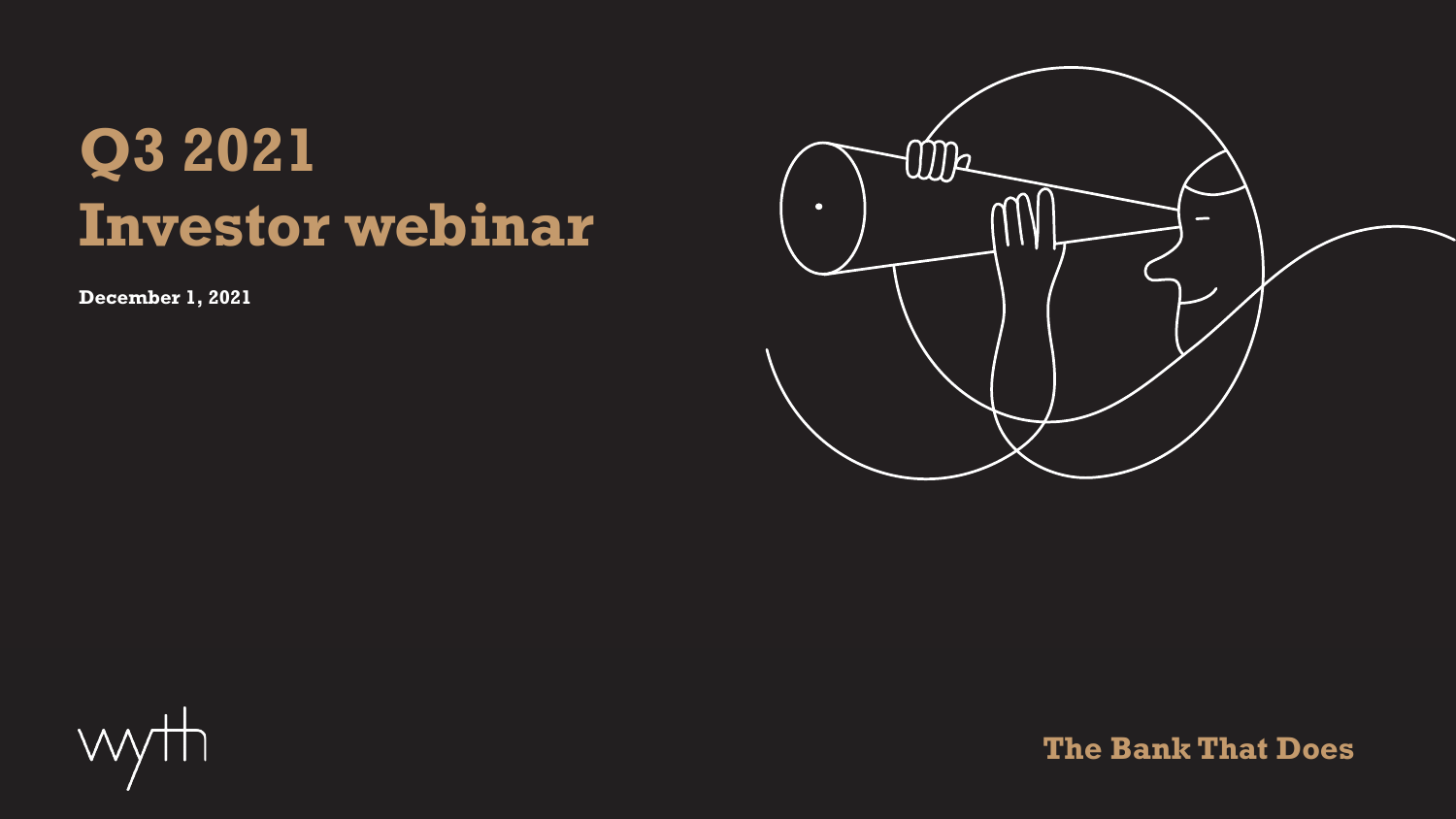

**Don Coulter** MSc, CPA, CA, ICD.D President and CEO



**Paul Masterson** CPA, CA, MBA, ICD.D SVP, Chief Financial Officer



**Jocelyn Tratch** CPI, PMP, BSc Hons. Sr. Director, Innovation



**Tom Diavolitsis** MBA VP Marcom & Product



**David Baldarelli** CPA, CMA, MBA Chief Digital Officer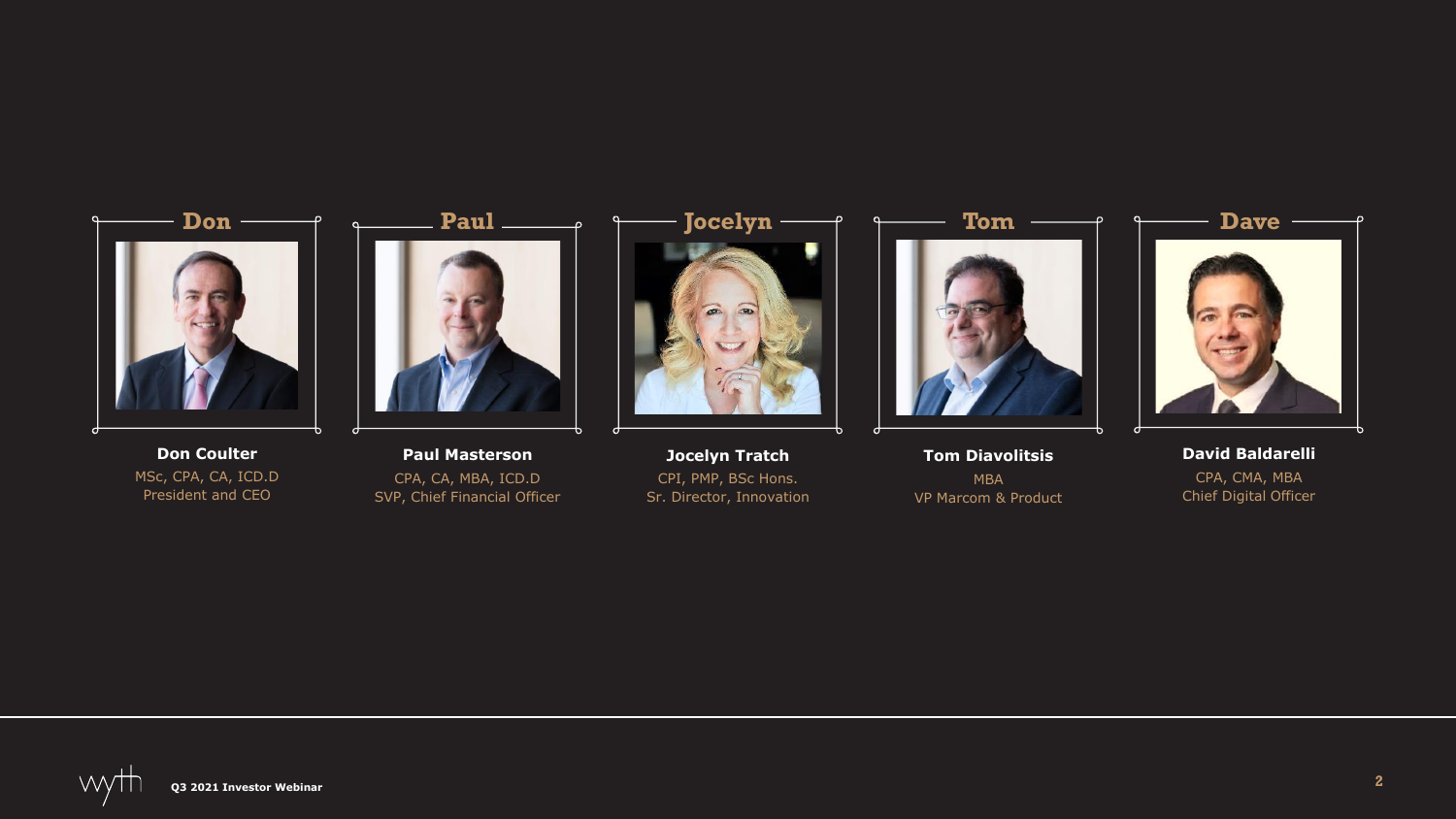#### **Disclaimer: forward-looking statements**

From time to time, Concentra Bank, doing business as Wyth Financial ("Wyth") makes written and verbal forward-looking statements. These are included in the MD&A, periodic reports to shareholders, regulatory filings, press releases, Wyth presentations and other Wyth communications. Forward-looking statements are made in connection with business objectives and targets, Wyth strategies, operations, anticipated financial results and the outlook for Wyth, its industry, and the Canadian economy. Forward-looking statements are subject to known and unknown risks, uncertainties and other factors that may cause the actual results, level of activity, closing of transactions, performance or achievements of Wyth to be materially different from those expressed or implied by such forward-looking statements, including but not limited to risks related to capital markets and additional funding requirements, fluctuating interest rates and general economic conditions, legislative and regulatory developments, changes in accounting standards, the nature of our customers and rates of default, competition, and other.

All material assumptions used in making forwardlooking statements are based on management's knowledge of current business conditions and expectations of future business conditions and trends, including their knowledge of the current credit, interest rate and liquidity conditions affecting Wyth and the Canadian economy. Although Wyth believes the assumptions used to make such statements are reasonable at this time, there may be other factors that cause results not to be as anticipated, estimated or intended. Certain material assumptions are applied by Wyth in making forward-looking statements, including without limitation, assumptions regarding its continued ability to fund its lending business, a continuation of the current level of economic uncertainty that affects market conditions, continued acceptance of its products in the marketplace, and the current tax regime. There can be no assurance that such statements will prove to be accurate, as actual results and future events could differ materially from those anticipated in such statements. Accordingly, readers should not place undue reliance on forward-looking statements. Wyth does not undertake to update any forward-looking statements that are contained herein.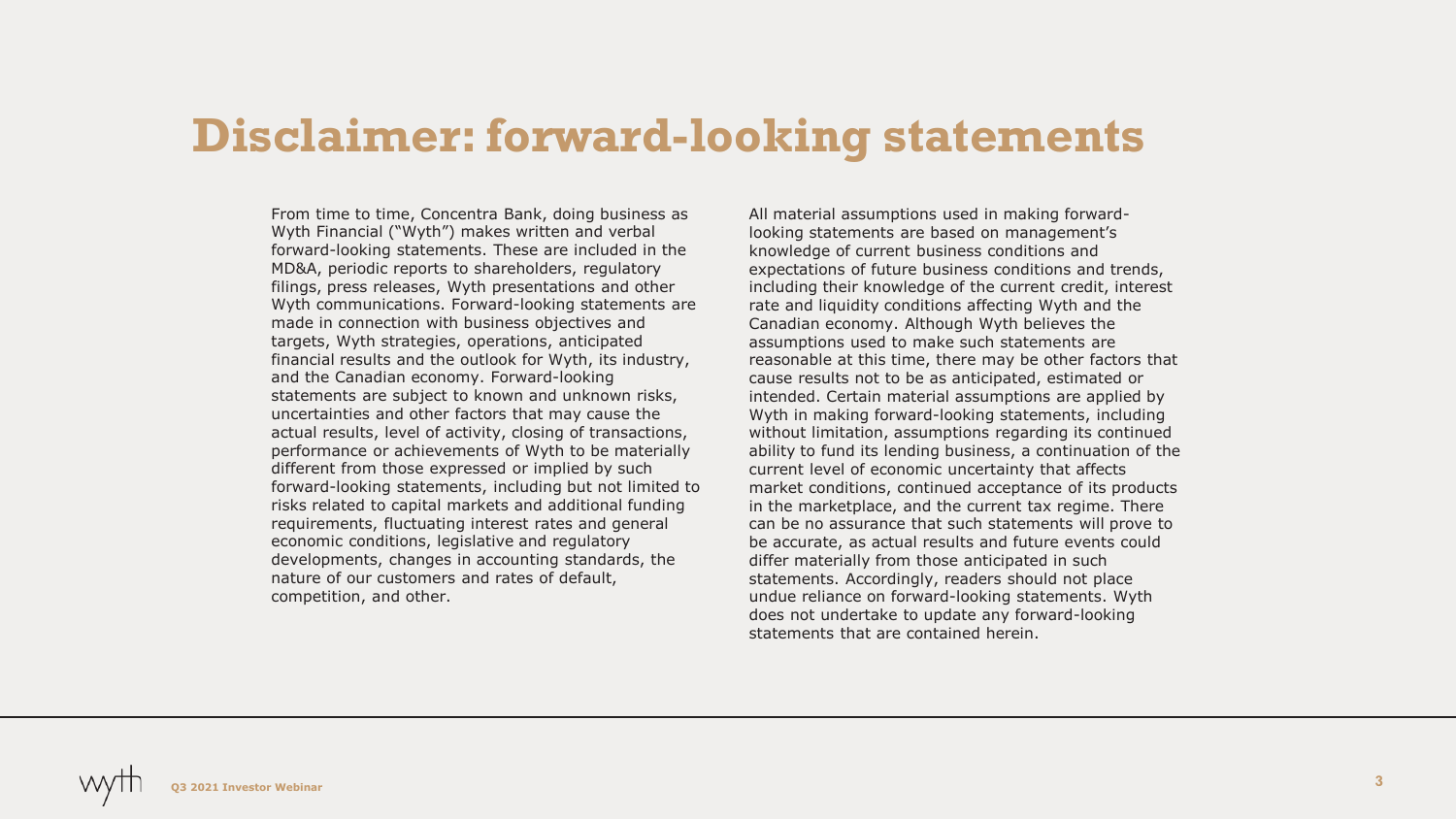### **Questions**

- Questions are encouraged
- Please type your questions in the chat box
- We'll answer questions at the end of the webinar

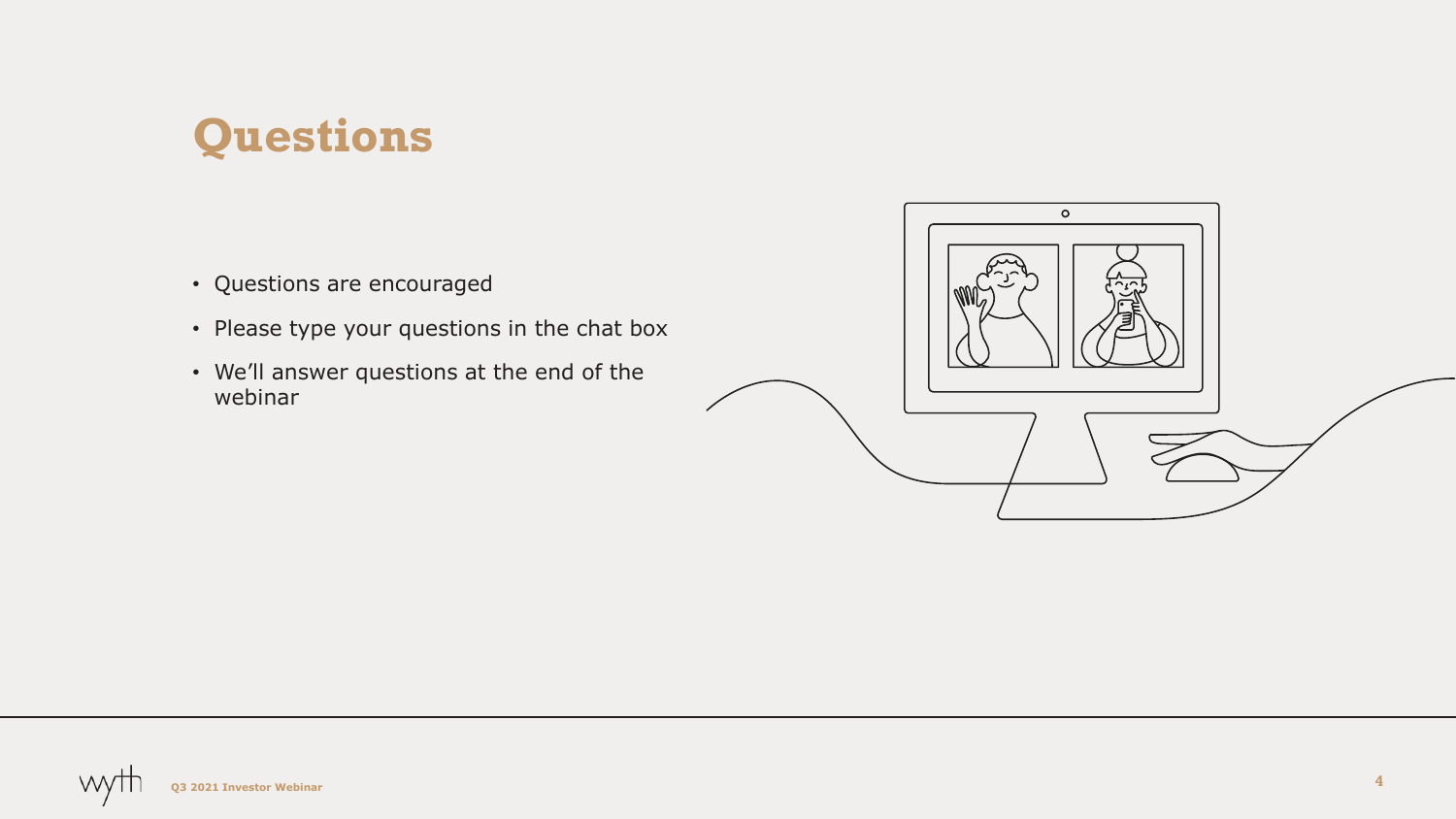# **Business highlights**

**Don Coulter, President & CEO**



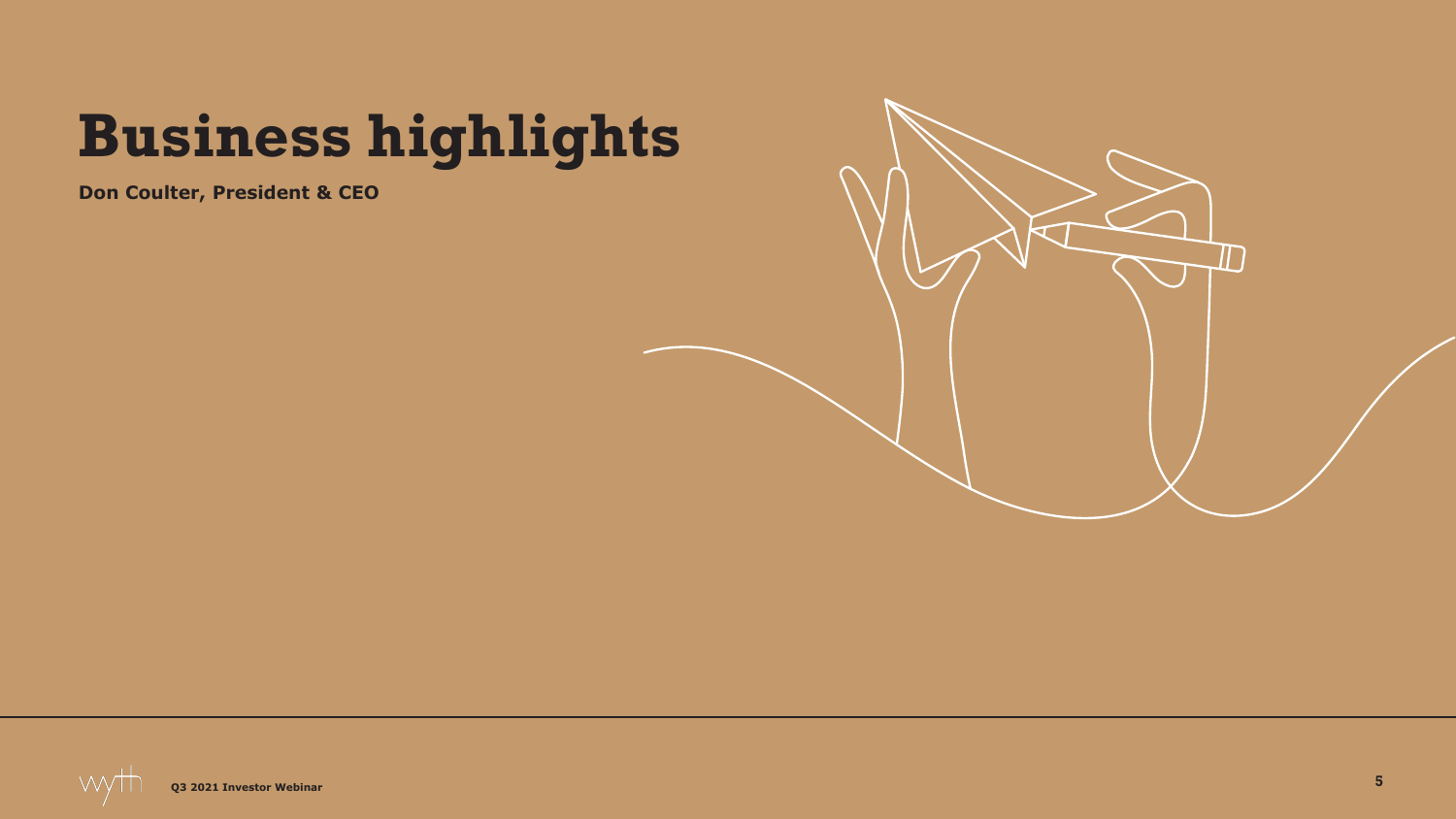### **CEO update**

- We have a new trade name: Wyth Financial
- New client portal brought to our credit union customers
- StereoLogic selected to help automate administration of our registered plans
- Jocelyn Tratch assuming role of Senior Director, Innovation
- Hired a Senior Partnership Development Director and formalized our partnership funnel

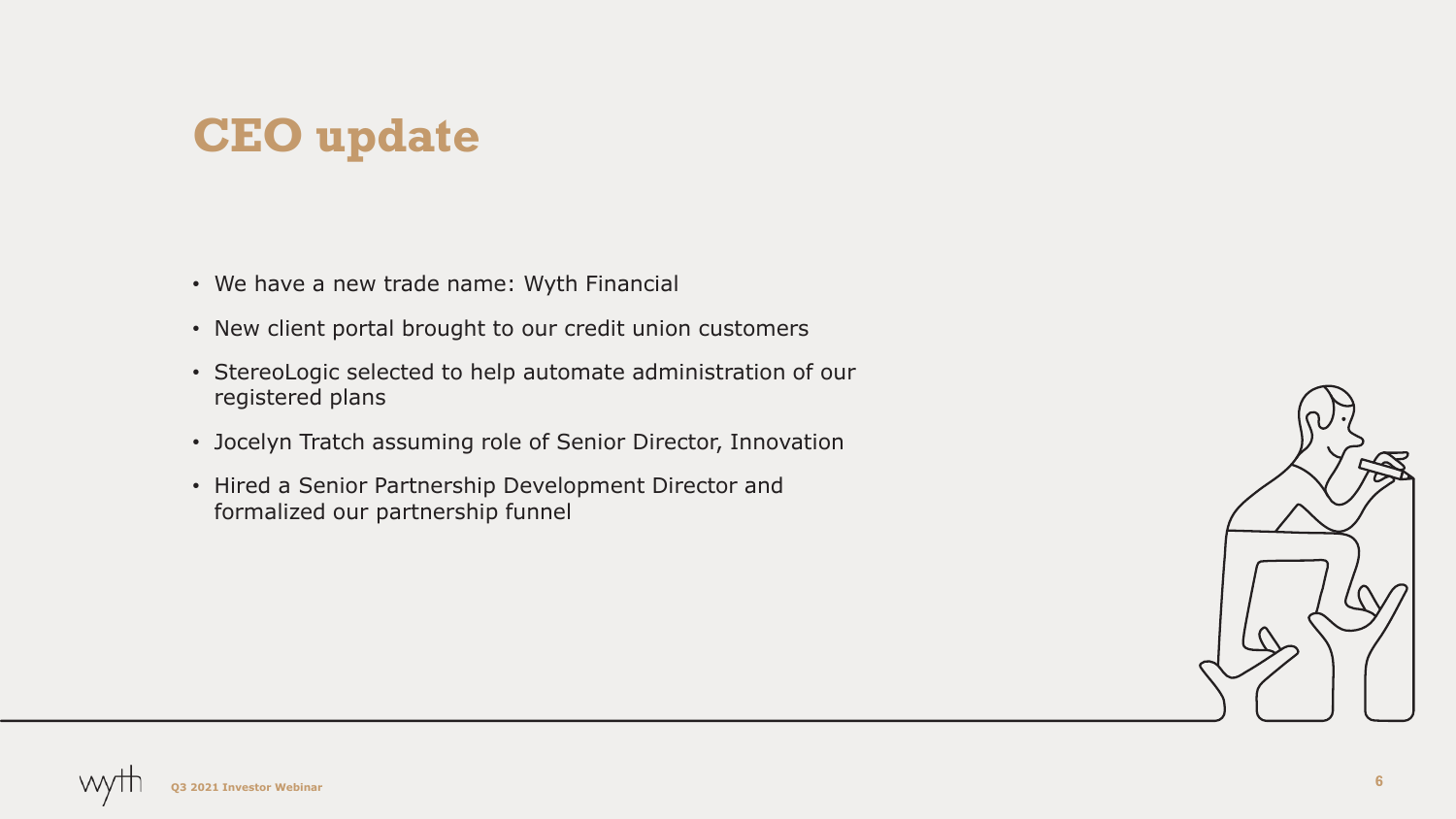## **New brand**

**Tom Diavolitsis, VP Marcom & Product**

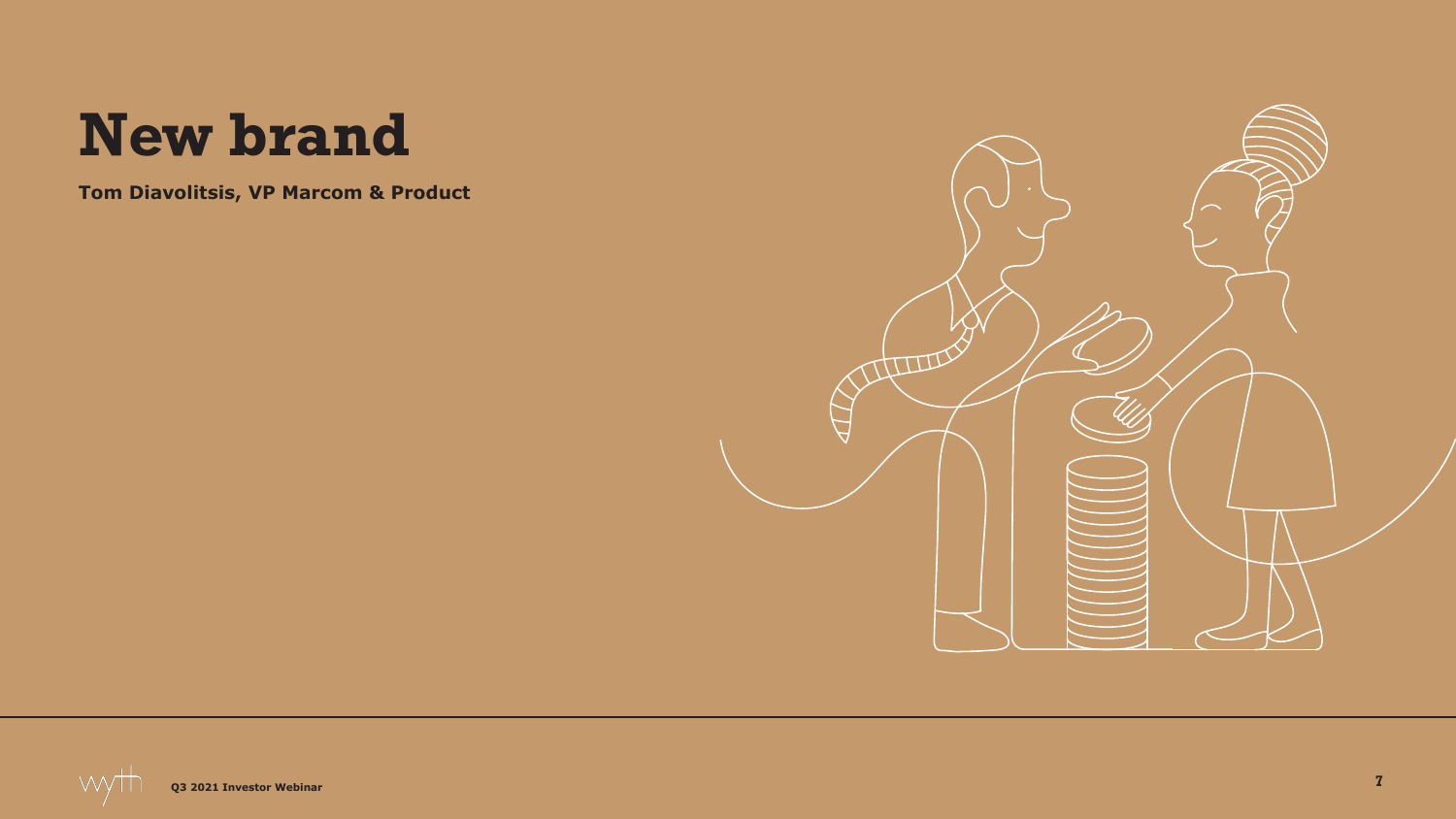### **Wyth is The Bank That Does**

**Our brand idea guides everything we do. Our brand pillars are how we bring it to life.**

#### **Our brand pillars**

- We Do Partnerships
- We Do Proactive
- We Do Specialized

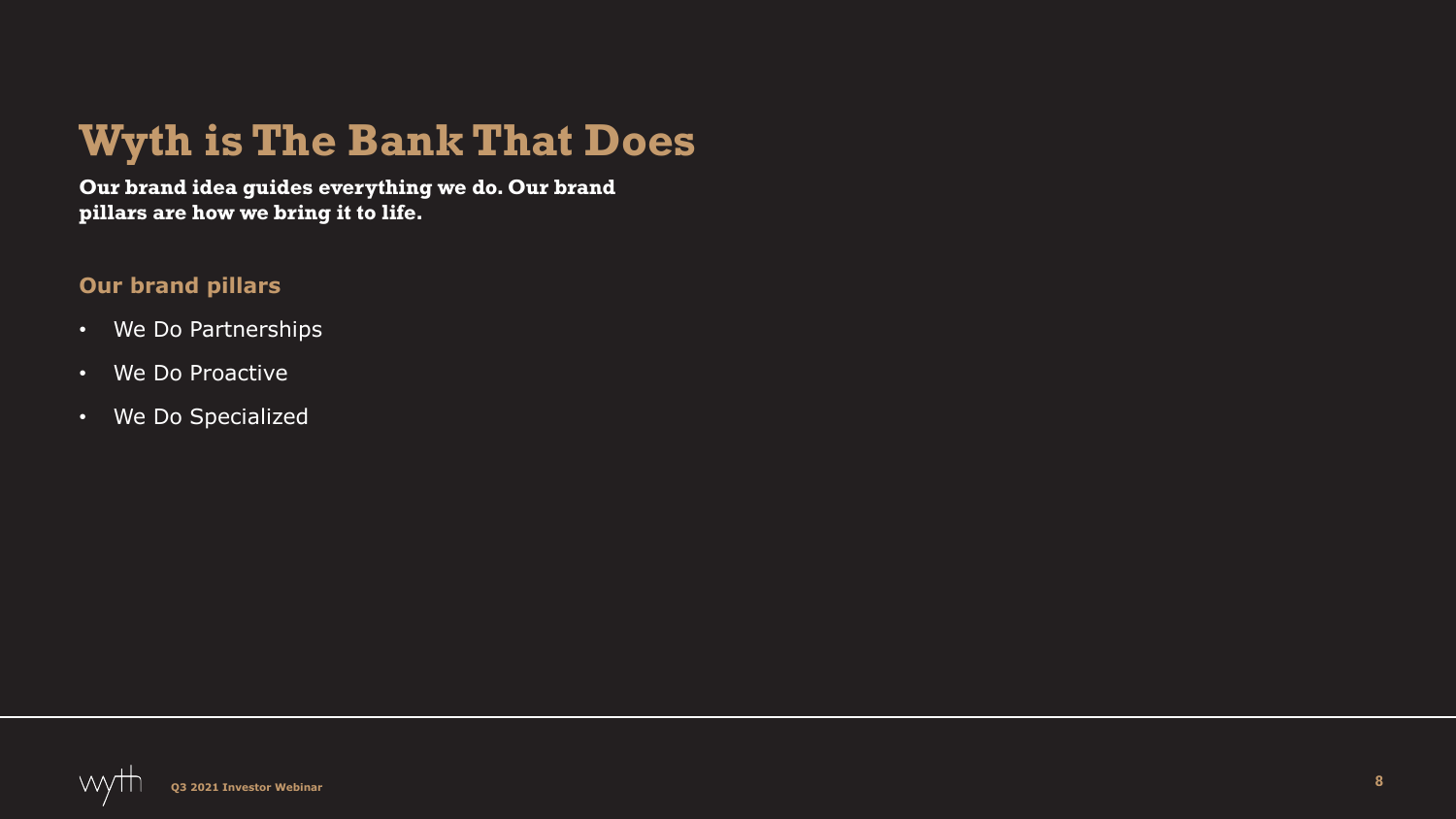#### **In 2019, we began a journey to create a bold new brand that would be different and unexpected in the banking category.**

■ 27.









"Advice You Can Bank On"



"You're Richer Than You Think"



CIBC

"Ready For You"

"Co-Operating in Building the Future" Protecting the interests of its members by prioritizing sustainable development.



**Canada Trust** 

**Bud** 







"Banking Thats Simple and Easy. Just the Way You Want"

A new digital and full-service movement in banking without public shareholders

m



Welcome to motusbank

Rates that'll move you



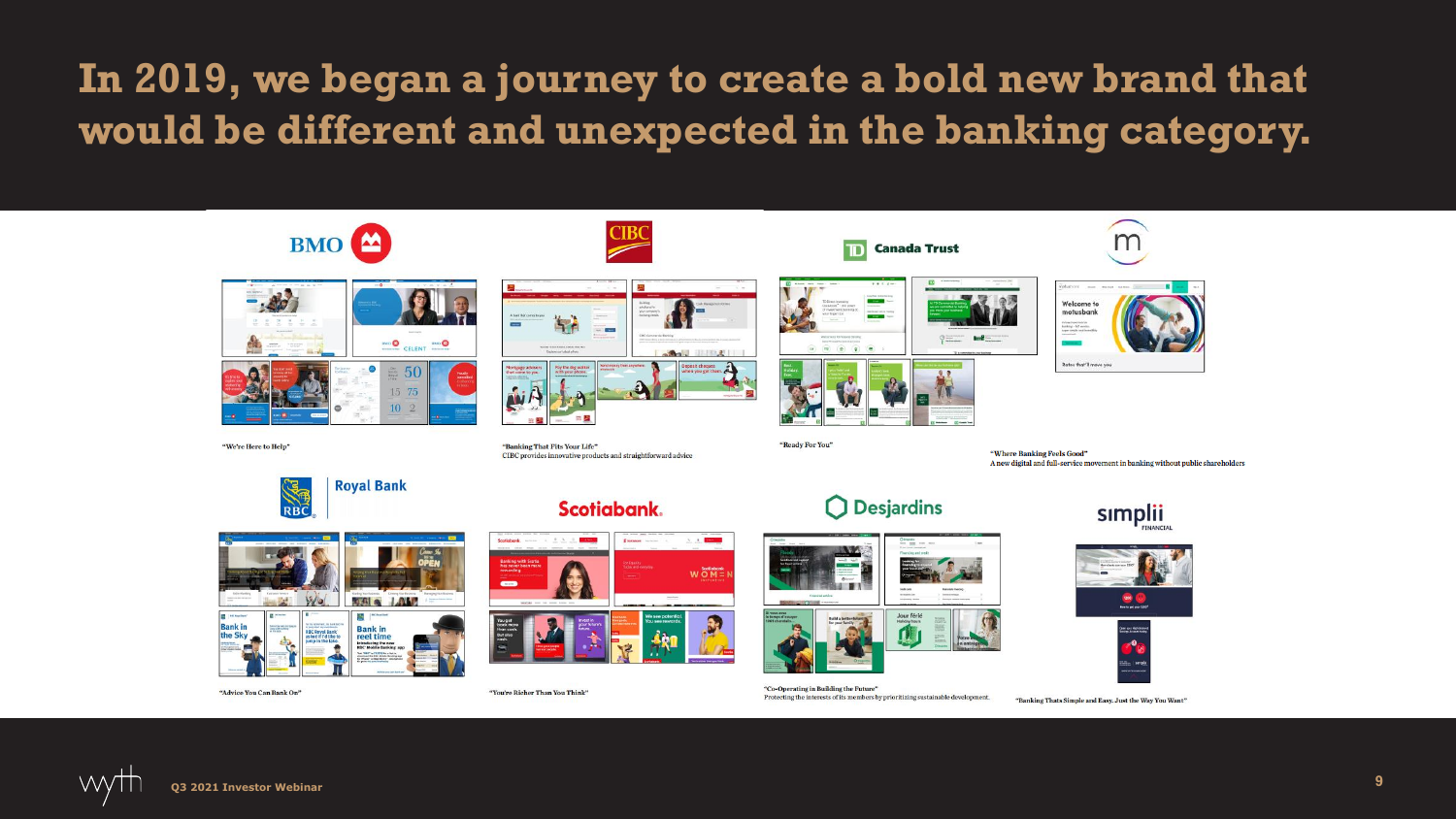

The name speaks to the key commitment of the bank, which is to work with you in a different way.

Everything Wyth does is focused on working with and for our customers to achieve shared success.

**QQQ**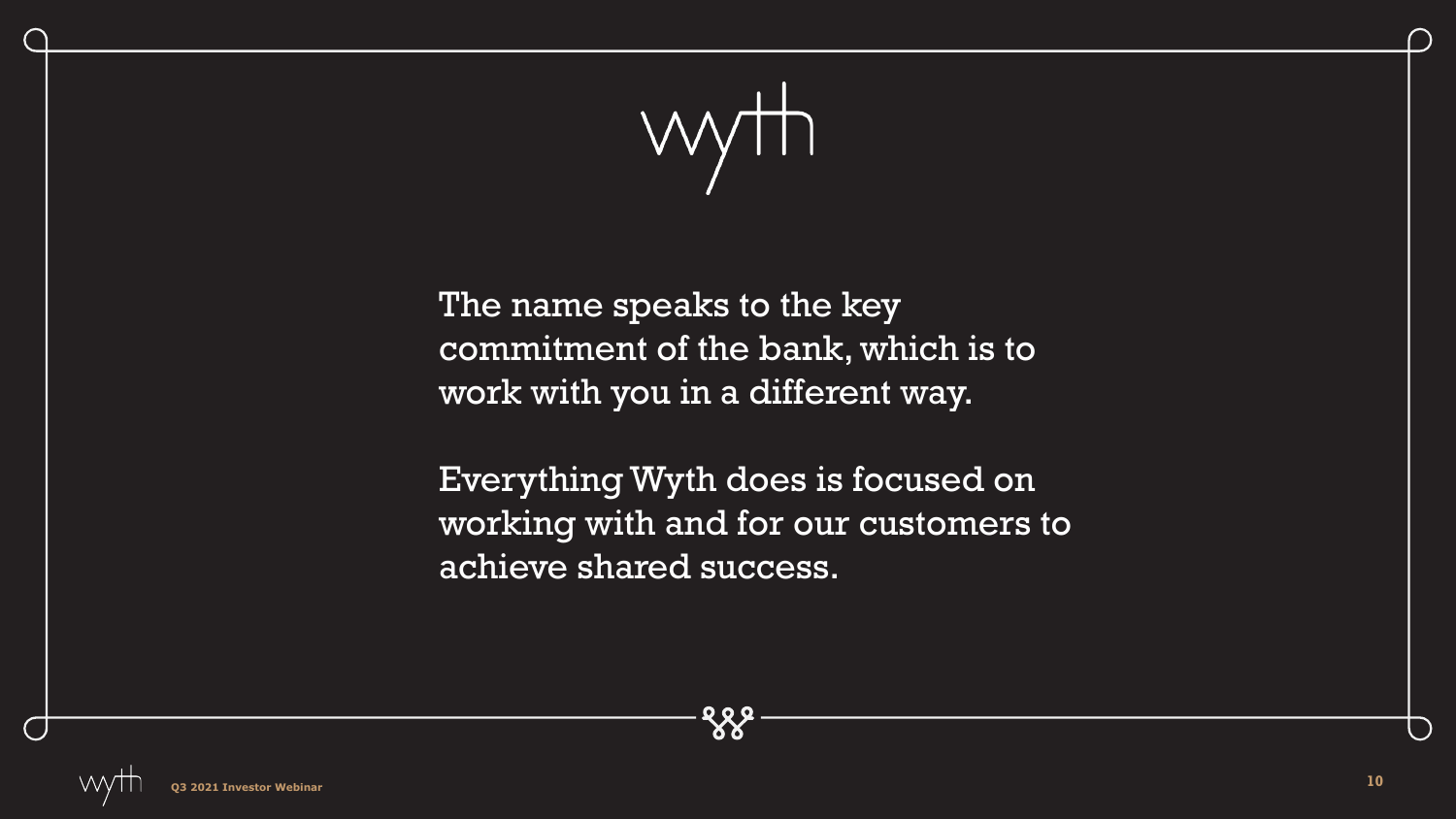**We believe our purposeful, thoughtful approach will increase business value, generate new customers, improve employee pride, and create trust within the marketplace.**

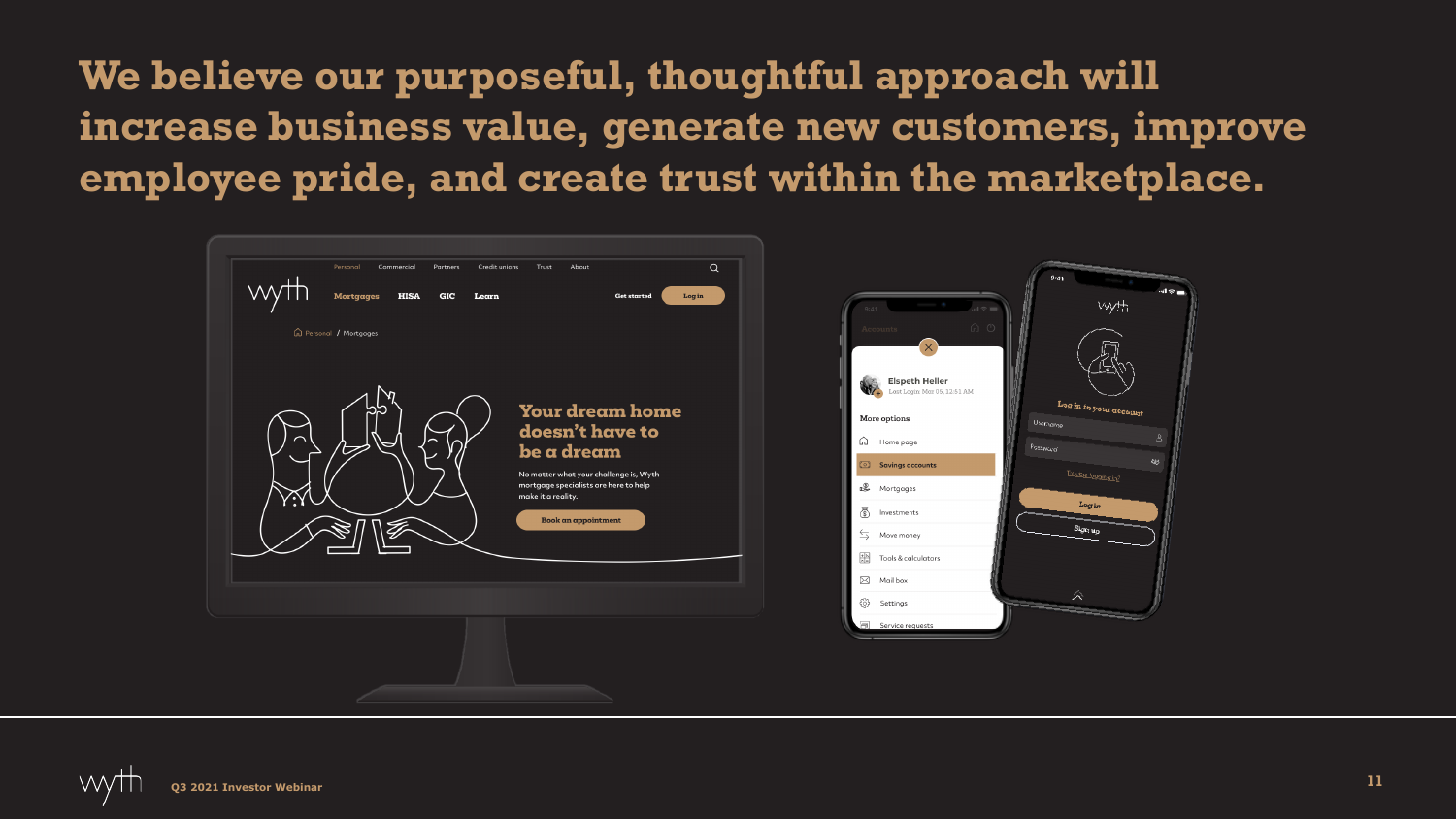# **Digital retail platform**

**Dave Baldarelli, CDO**



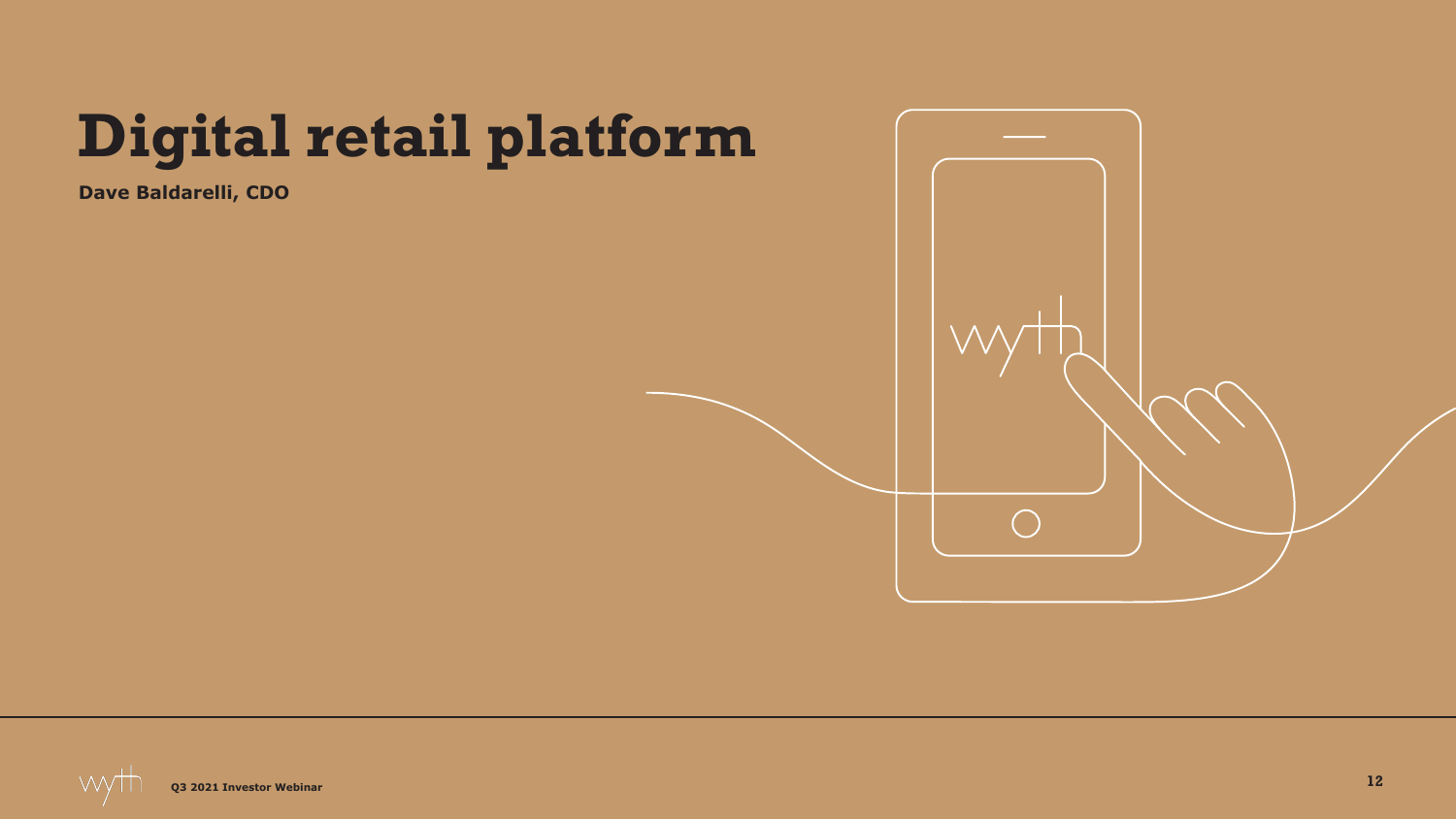### **Digital retail banking launch**

**Rebrand and launching of the direct-to-consumer platform helps to further diversify funding and origination channels**

- Launched in August to existing customers
- Launched to the public in November
- Goal is to continue to build out digital platform to support all lines of business including retail, commercial and trust. Open API architecture will enable us to leverage the platform as banking as a service for our fintech and credit union partnerships.

#### **Fully digital platform**

Built with world-class technology partners to support a superior client experience

#### **Mobile-first approach**

Consistent code base across desktop and mobile apps



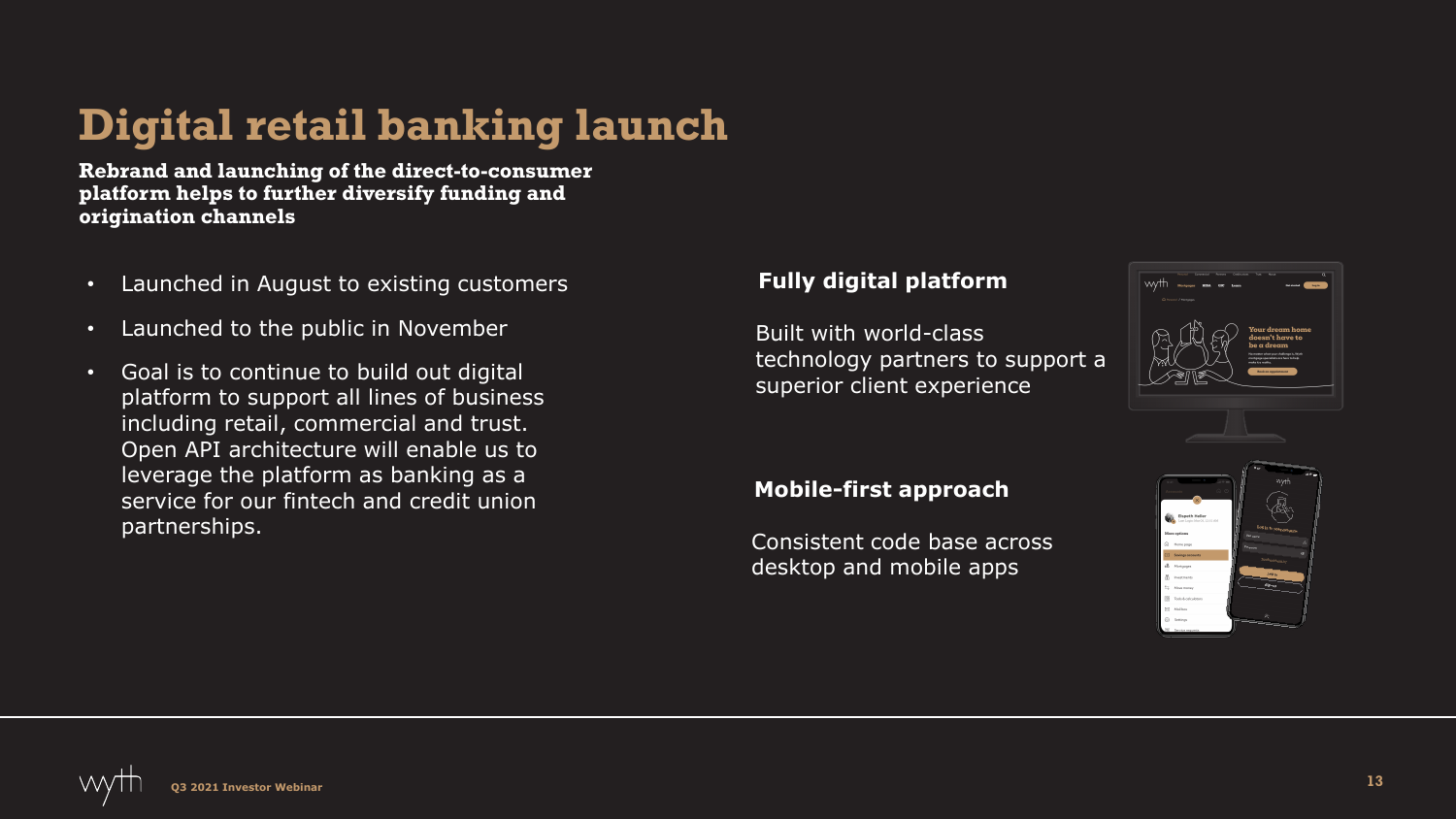### **Value proposition**

Simple and transparent experiences build brand and customer trust ✓

Deliver customer value with competitive rates and value add services ✓

Partnership and innovation focus delivers differentiated products and services ✓

Specialty products to offer value to underserved market ✓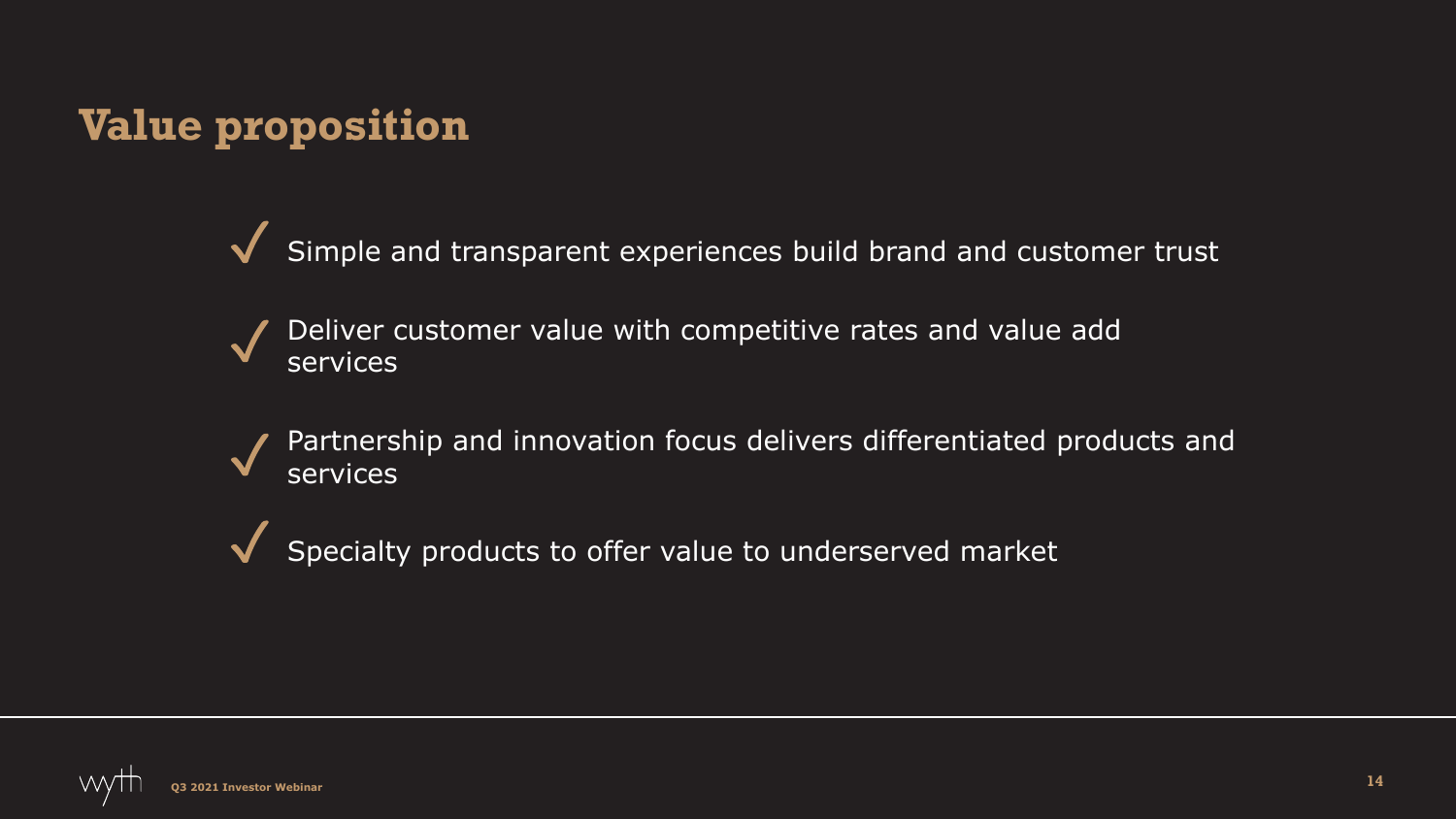#### **Retail banking products at launch**

| <b>Deposits</b>  | <b>HISA</b>                            |  |
|------------------|----------------------------------------|--|
|                  | Non-registered GIC                     |  |
| <b>Mortgages</b> | Variable and Fixed rate term mortgages |  |
|                  | Self-Employed mortgage                 |  |
|                  | Vacation property mortgage             |  |
|                  | Rental property mortgage               |  |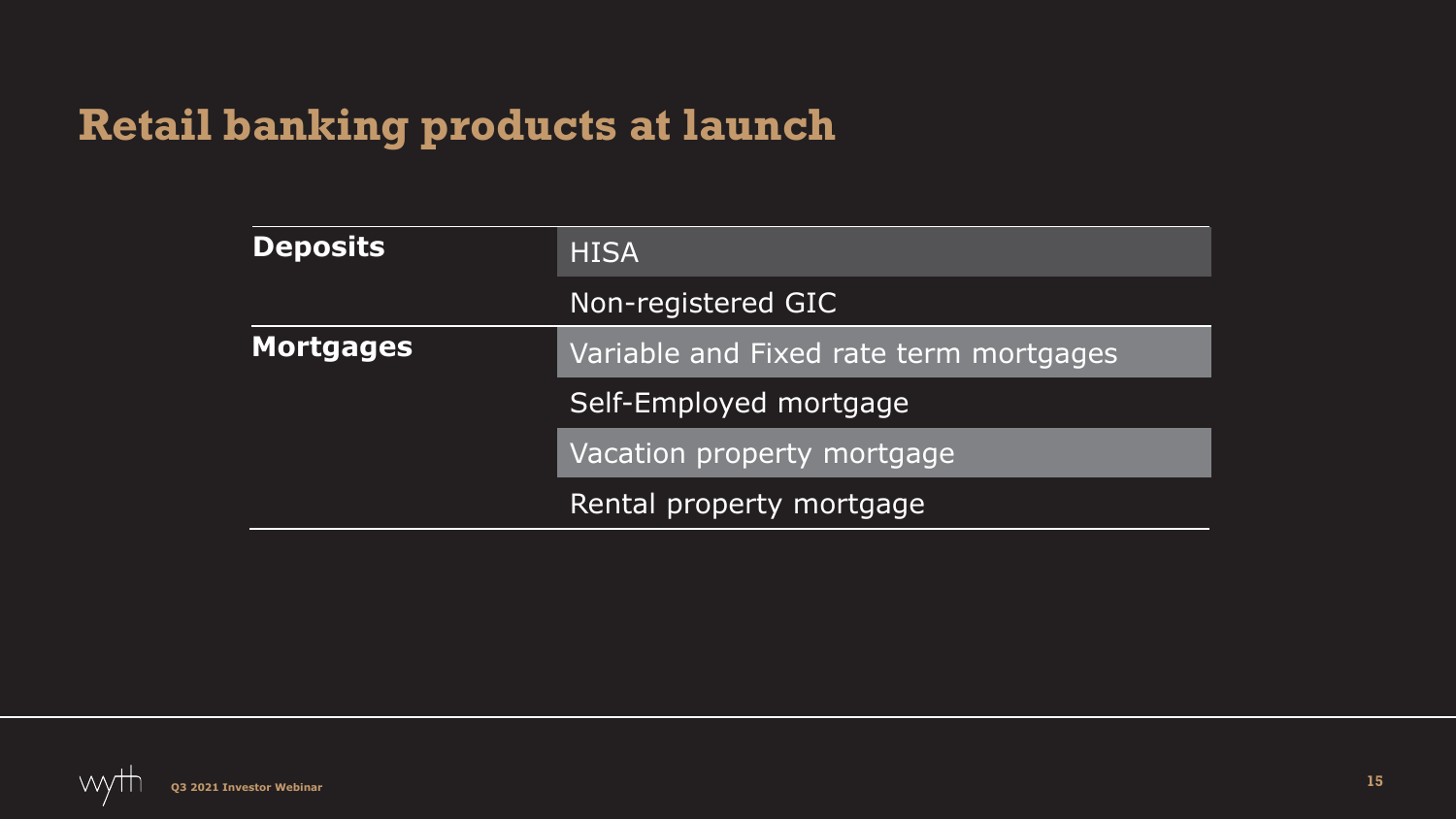### **Digital platform built to enhance customer experience and drive customer acquisition**

- Customer acquisition and cross-sell journeys built to provide exceptional experiences ✓
- New customer acquisition enabled through the mobile app and/or desktop ✓
- Deposit customer onboarding experience is designed to be amongst the smoothest in the market, even at launch ✓
- Mortgage acquisition experience is digitally enabled, with journey assisted by Digital Mortgage Specialists ✓
- Our product roadmap is focused on new product & service development, continuous improvements on digitizing mortgage onboarding, and building self-service transaction capabilities ✓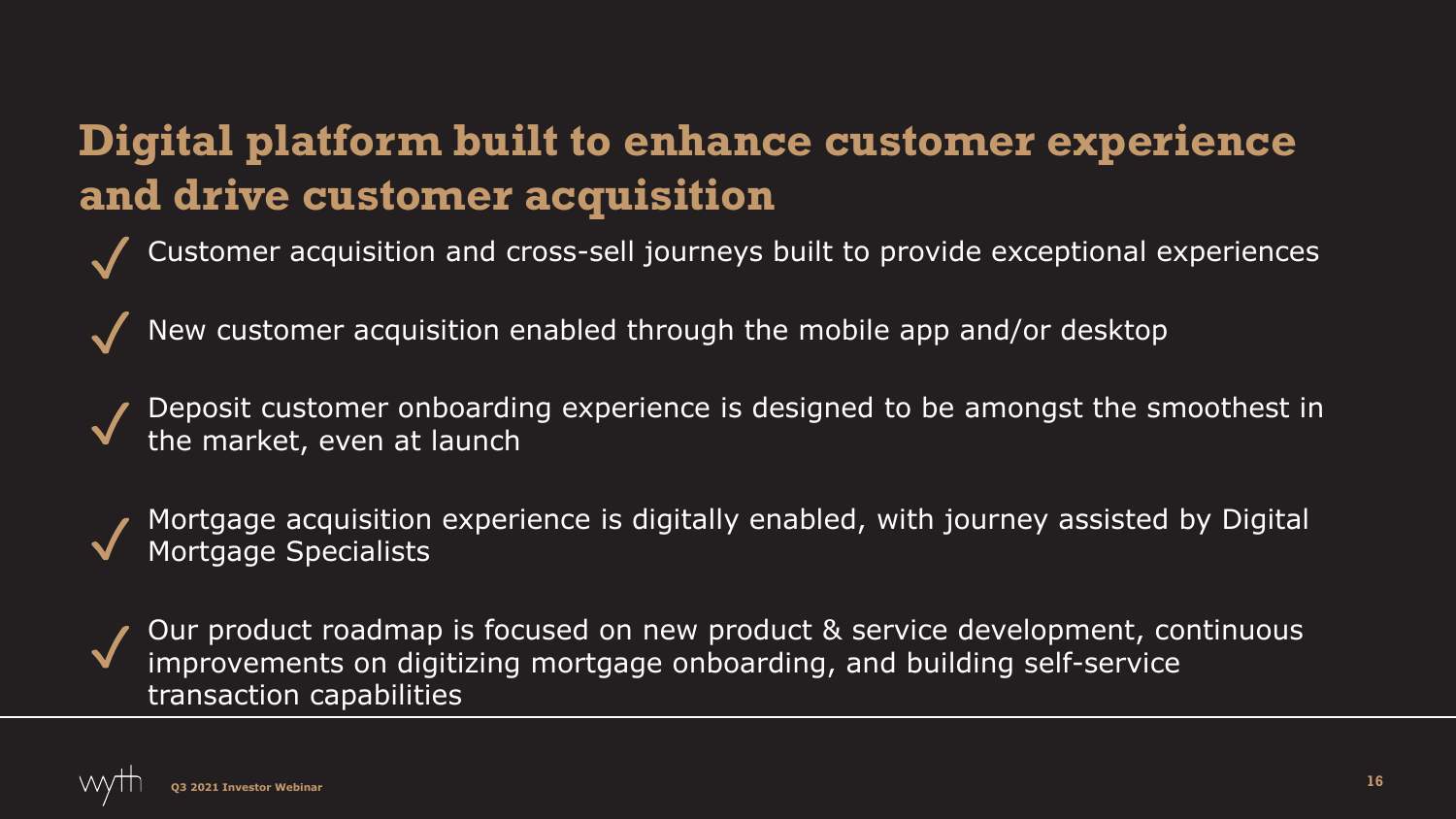## **Q3 fiscal 2021 franchise earnings**

**Paul Masterson, SVP, CFO**



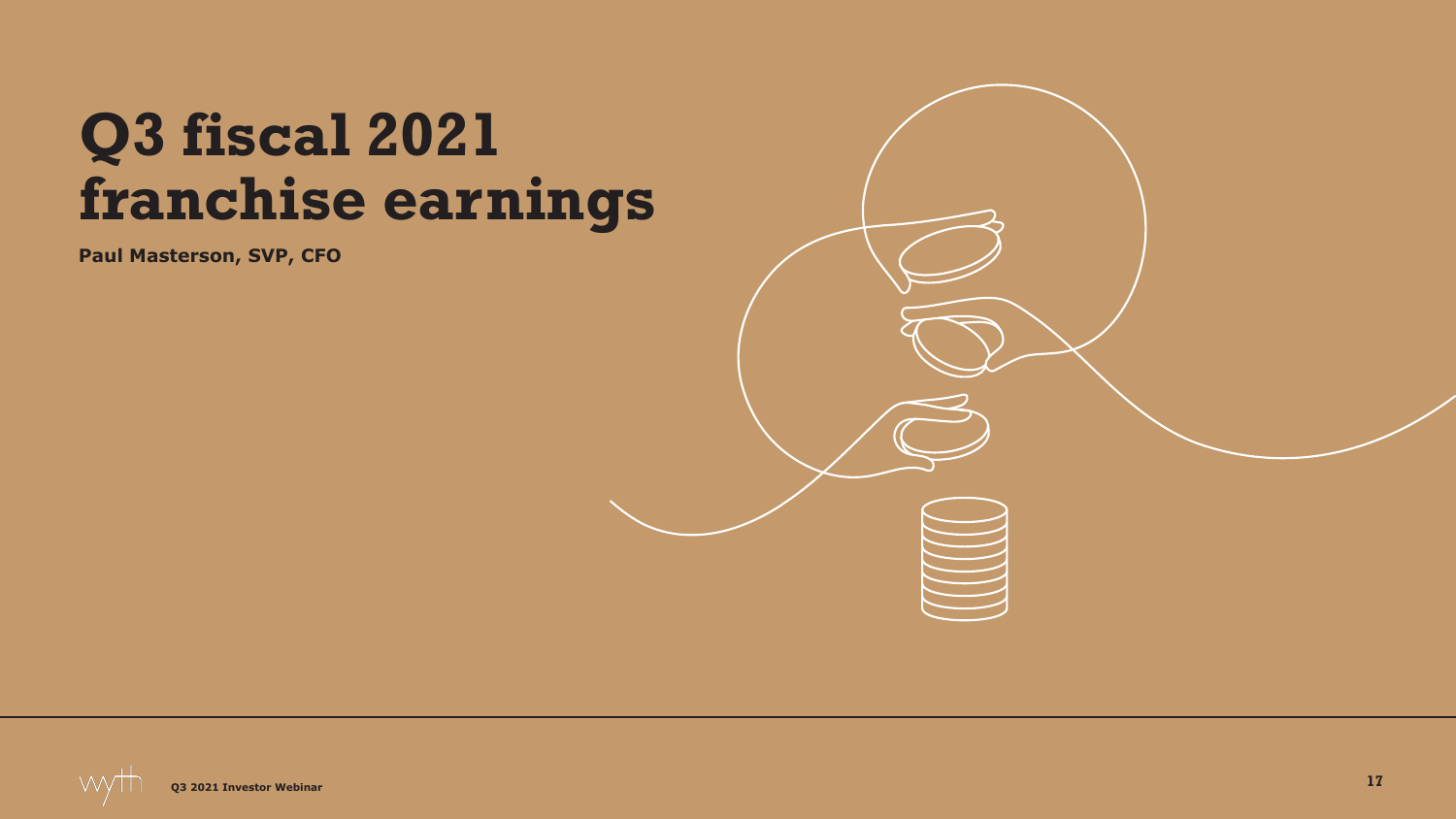#### **Record revenue and earnings as growth continues**

**Another record net revenue in Q3 2021, driven by strong net interest income**

| (CAD millions)                  | Q3 2020 | Q2 2021 | 03 2021 |
|---------------------------------|---------|---------|---------|
| <b>Summary Income Statement</b> |         |         |         |
| <b>Total Net Revenue</b>        | 33.6    | 36.3    | 37.3    |
| <b>Operating Expenses</b>       | (18.6)  | (21.7)  | (22.1)  |
| <b>Pre-Provision Profit</b>     | 15.0    | 14.7    | 15.2    |
| Provision for credit loses      | (2.2)   | 3.7     | (0.1)   |
| Income before tax               | 12.9    | 18.4    | 15.1    |
| Income tax expense              | (3.5)   | (4.9)   | (4.1)   |
| <b>Net Income</b>               | 9.4     | 13.4    | 11.0    |

|            | <b>YTD ROE</b> 10.8%          |
|------------|-------------------------------|
|            | <b>Efficiency ratio 59.2%</b> |
| <b>17%</b> | YoY growth in Q3 NI           |



Q3 2019 Q4 2019 Q1 2020 Q2 2020 Q3 2020 Q4 2020 Q1 2021 Q2 2021 Q3 2021



WV **Q3 2021 Investor Webinar**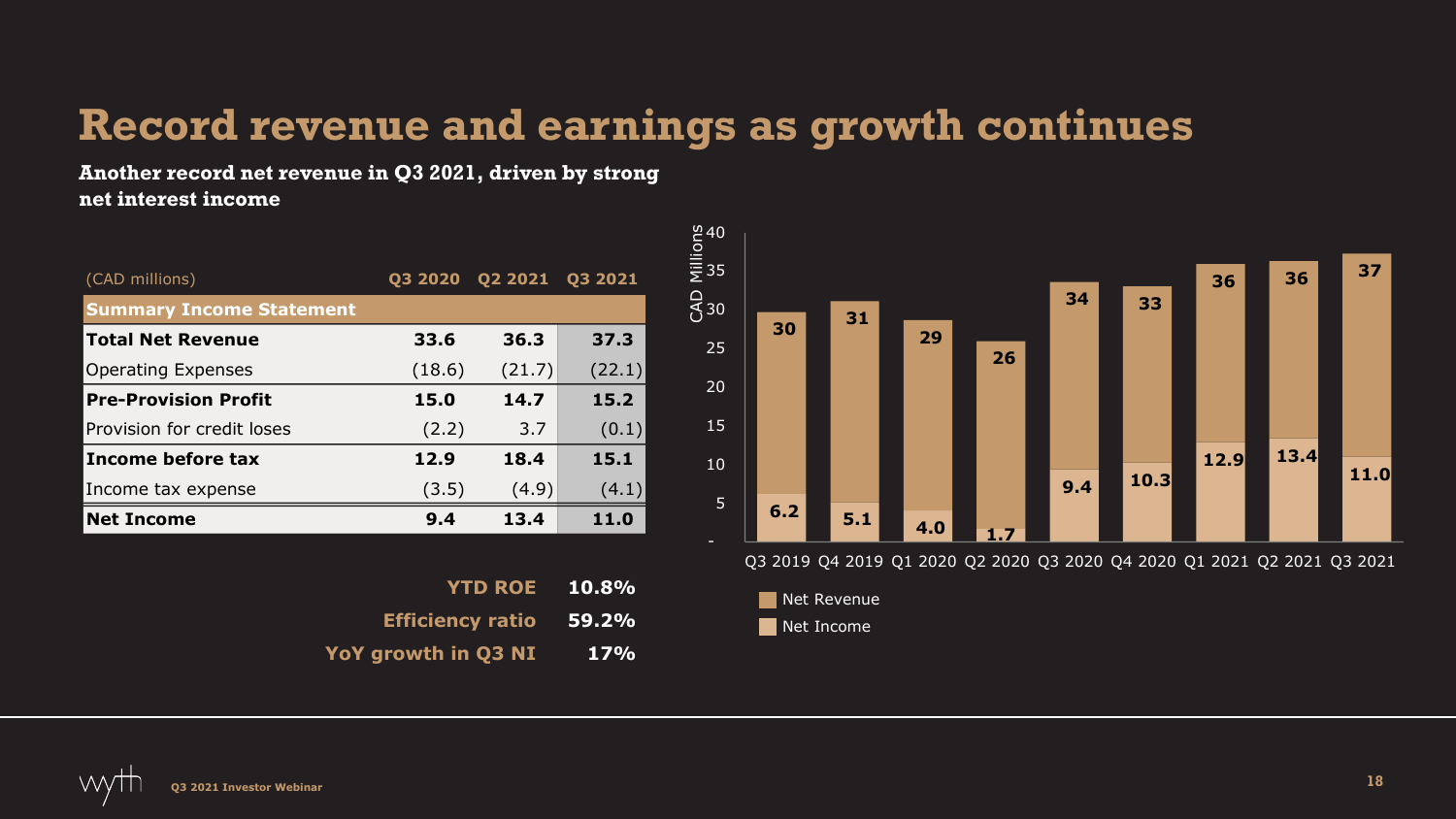#### **Well-diversified and growing asset base**



**Credit portfolio composition** September 30, 2021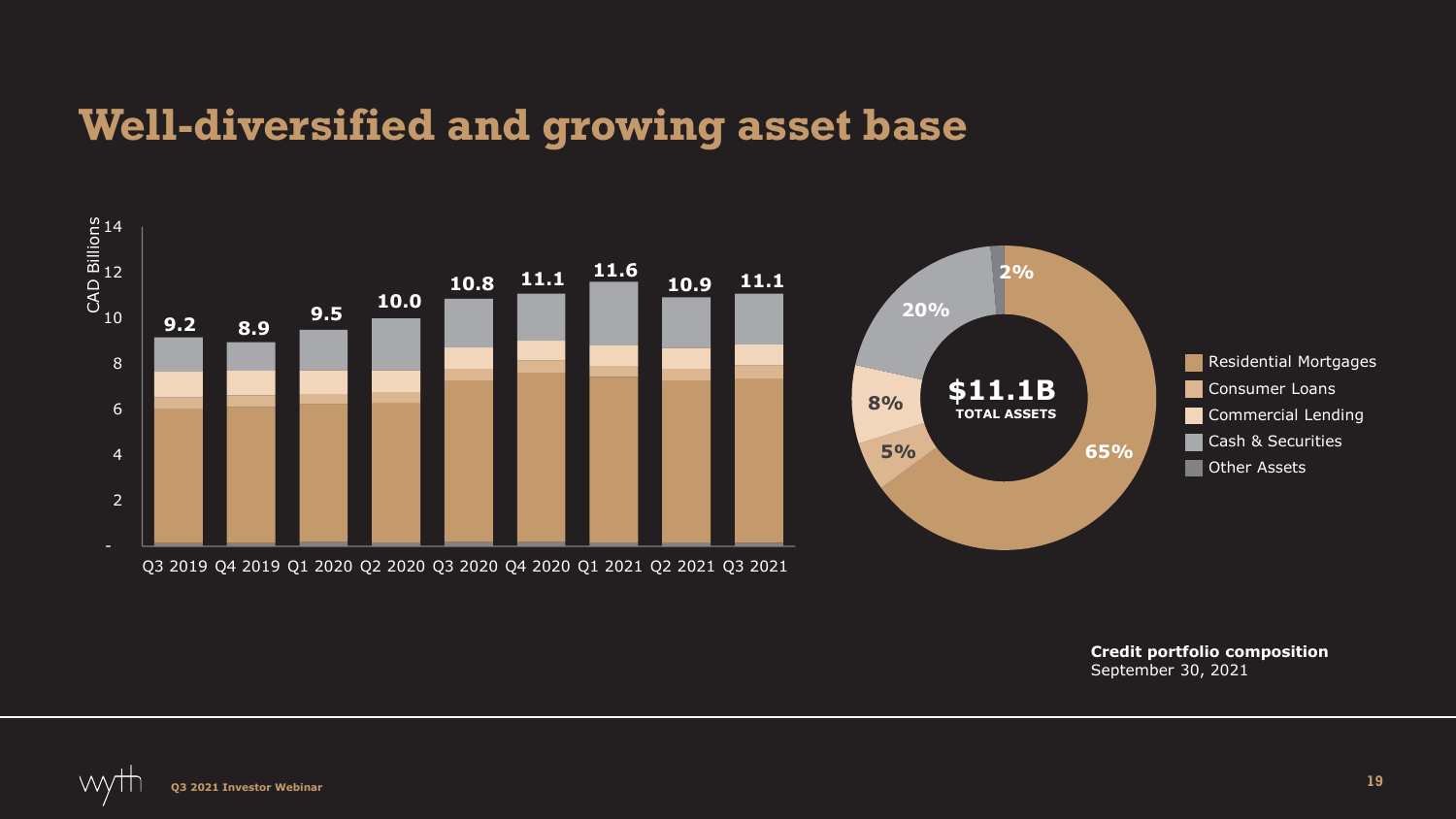#### **Well-diversified and growing asset base**

**Low-risk loan portfolio with a high percentage of insured, geographically diversified assets**

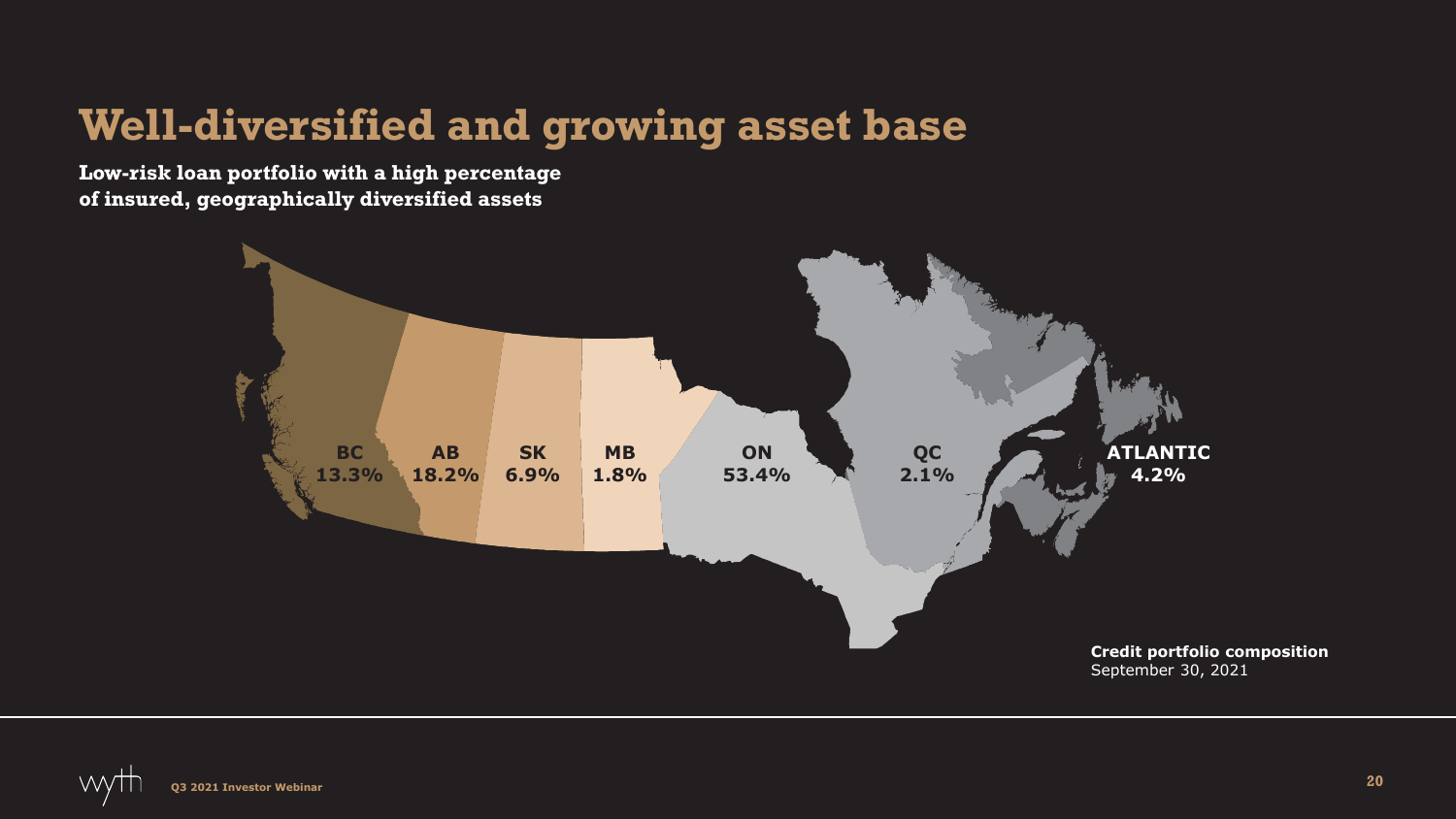#### **Loan assets on balance sheet**



#### **Loan portfolio remained stable across business units**



Q3 2019 Q4 2019 Q1 2020 Q2 2020 Q3 2020 Q4 2020 Q1 2021 Q2 2021 Q3 2021

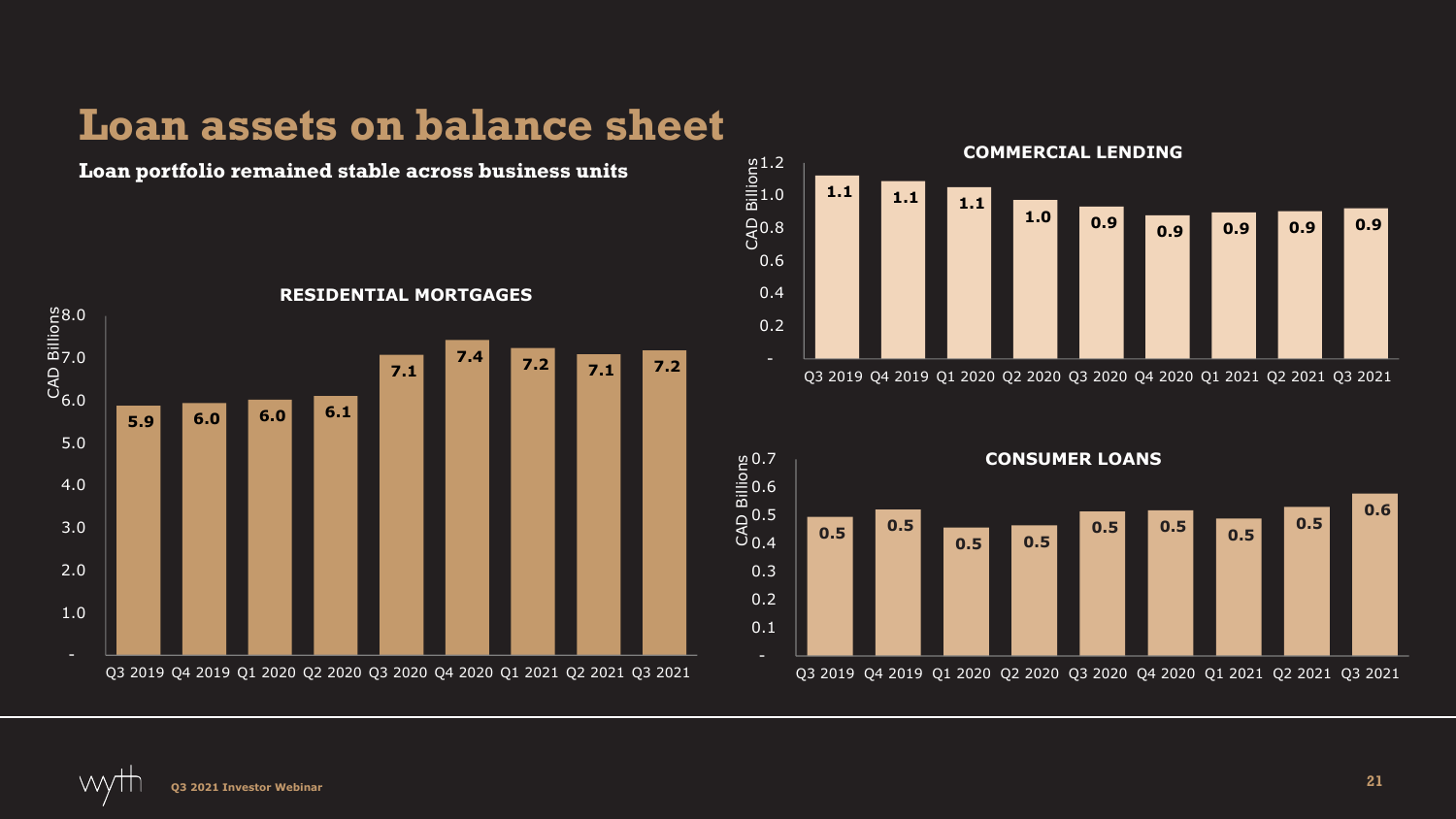#### **Allowance for credit losses continue to improve**



#### **LOAN PORTFOLIO—ALLOWANCE FOR CREDIT LOSSES**

- Allowances for the commercial loan book have been decreasing, due to improving quality of the loan book and improving macroeconomic forecasts.
- Other allowances are improving due to a shifting asset mix and improving macroeconomic forecasts.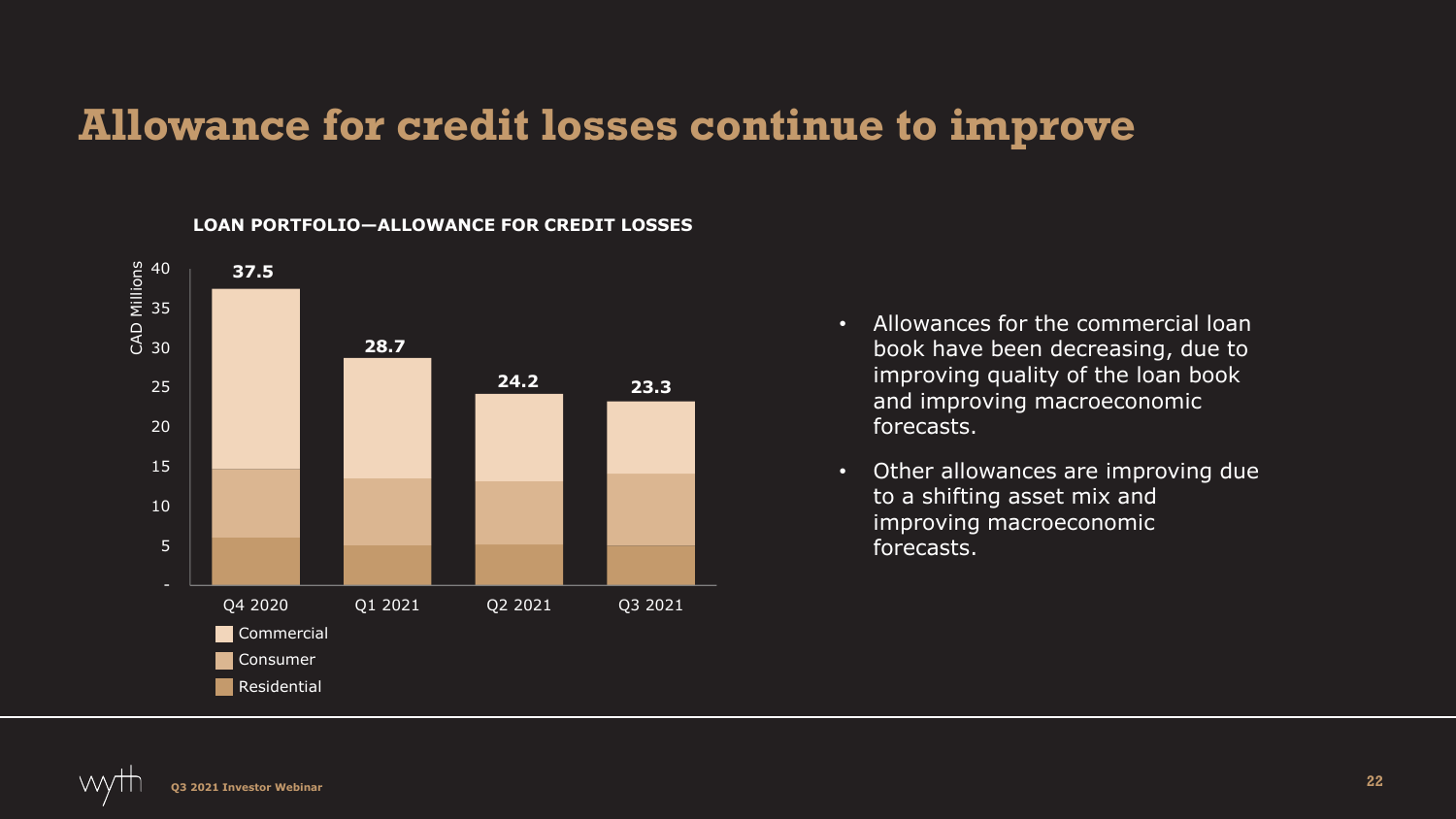## **Strong funding and liquidity positions**

**The bank maintained a stable funding base with high levels of liquid assets**



**Q3 2021 Investor Webinar**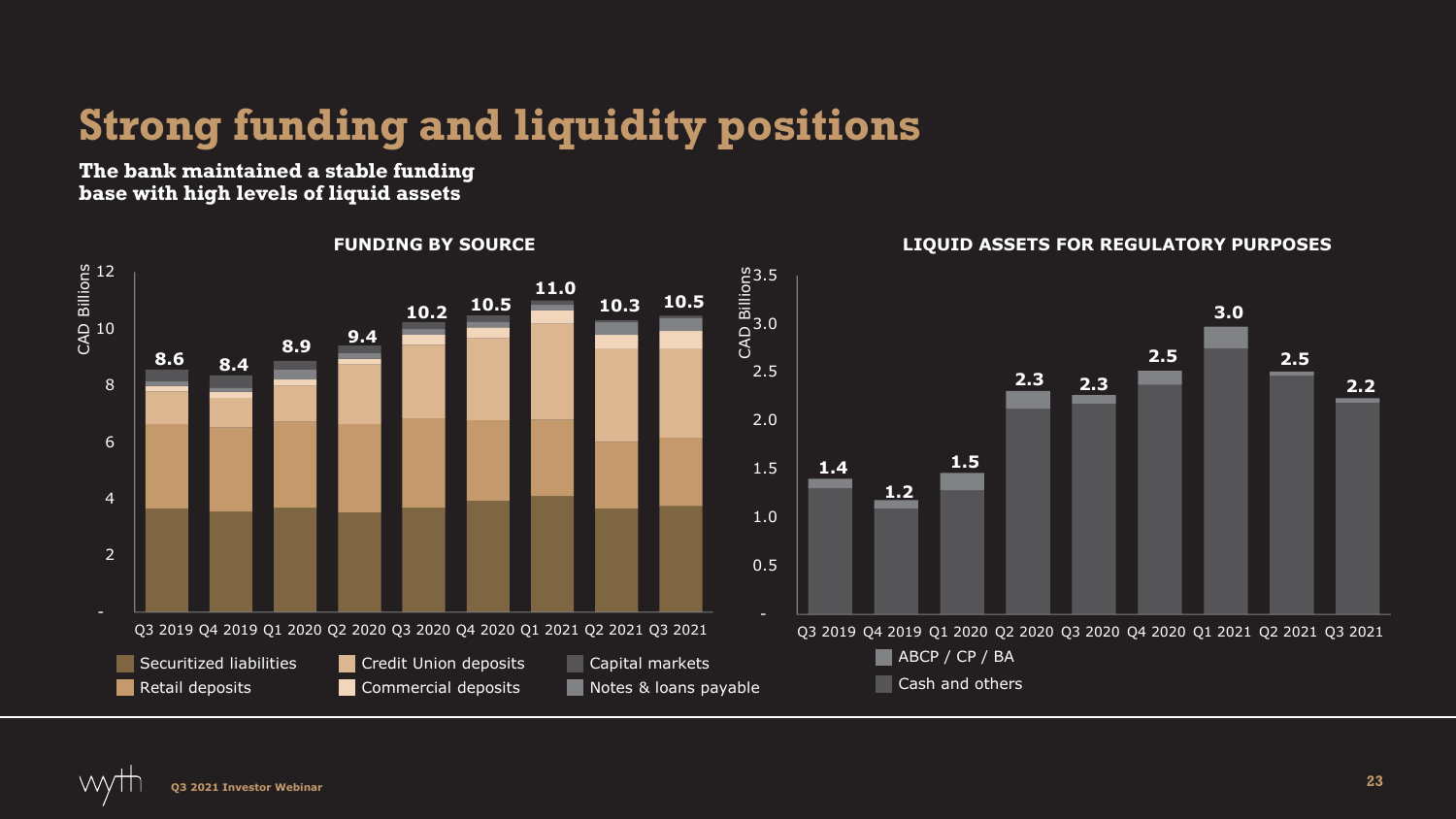### **Capital ratios remain strong**

| Capital Ratios - Q3 2021 |       | <b>Ratio OSFI Minimum</b> |
|--------------------------|-------|---------------------------|
| ICET1                    | 13.0% | $7.0\%$                   |
| Tier 1 Capital           | 16.5% | 8.5%                      |
| Total Capital            | 17.0% | 10.5%                     |
| Leverage Ratio           | 4.6%  | as prescribed             |

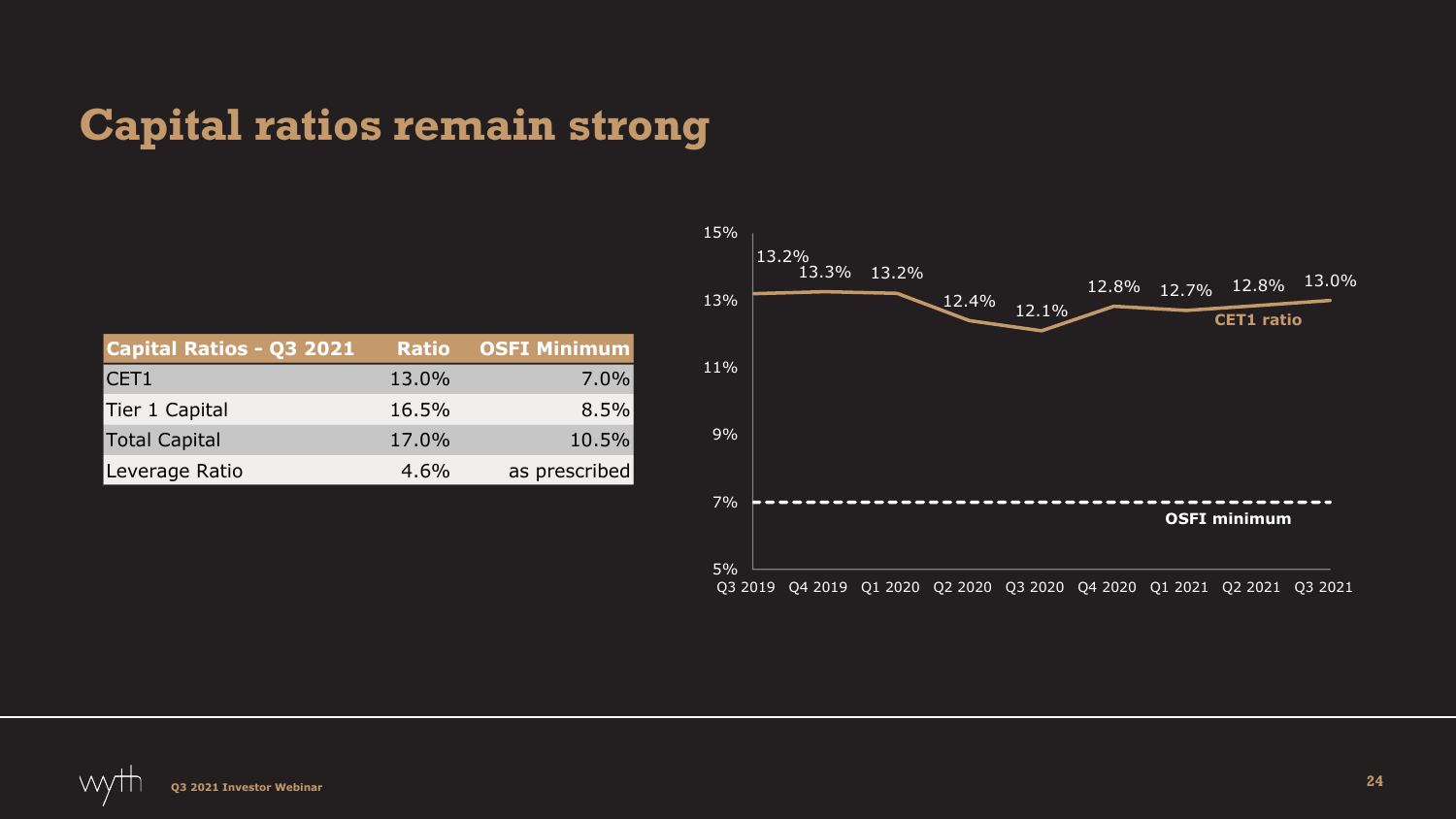



**We're happy to answer your questions; please type them in the chat window.**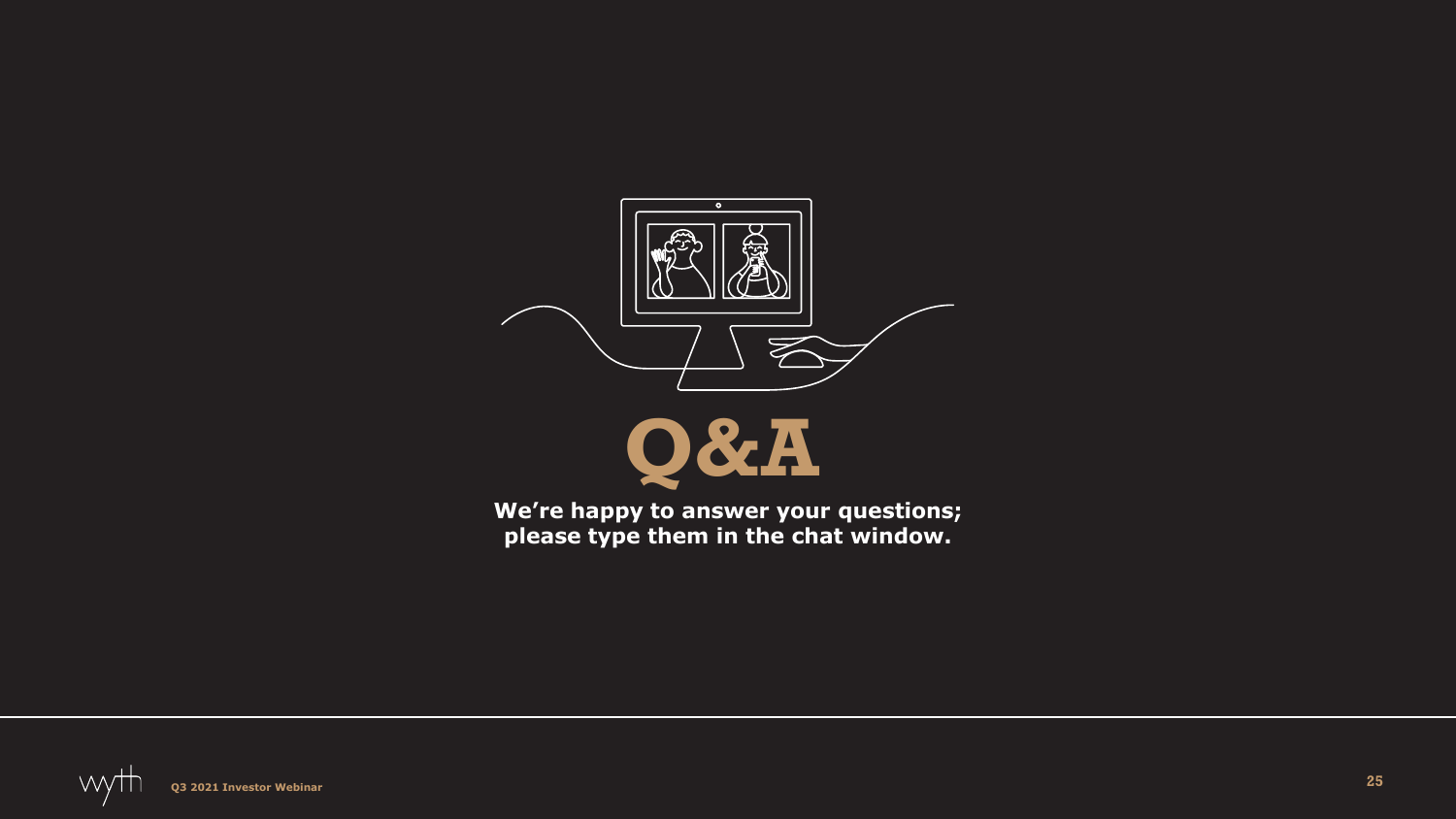

#### **For investor relations inquiries please contact:**

**Paul Masterson, CPA, CA, MBA** 306.531.9497 paul.masterson@wyth.ca